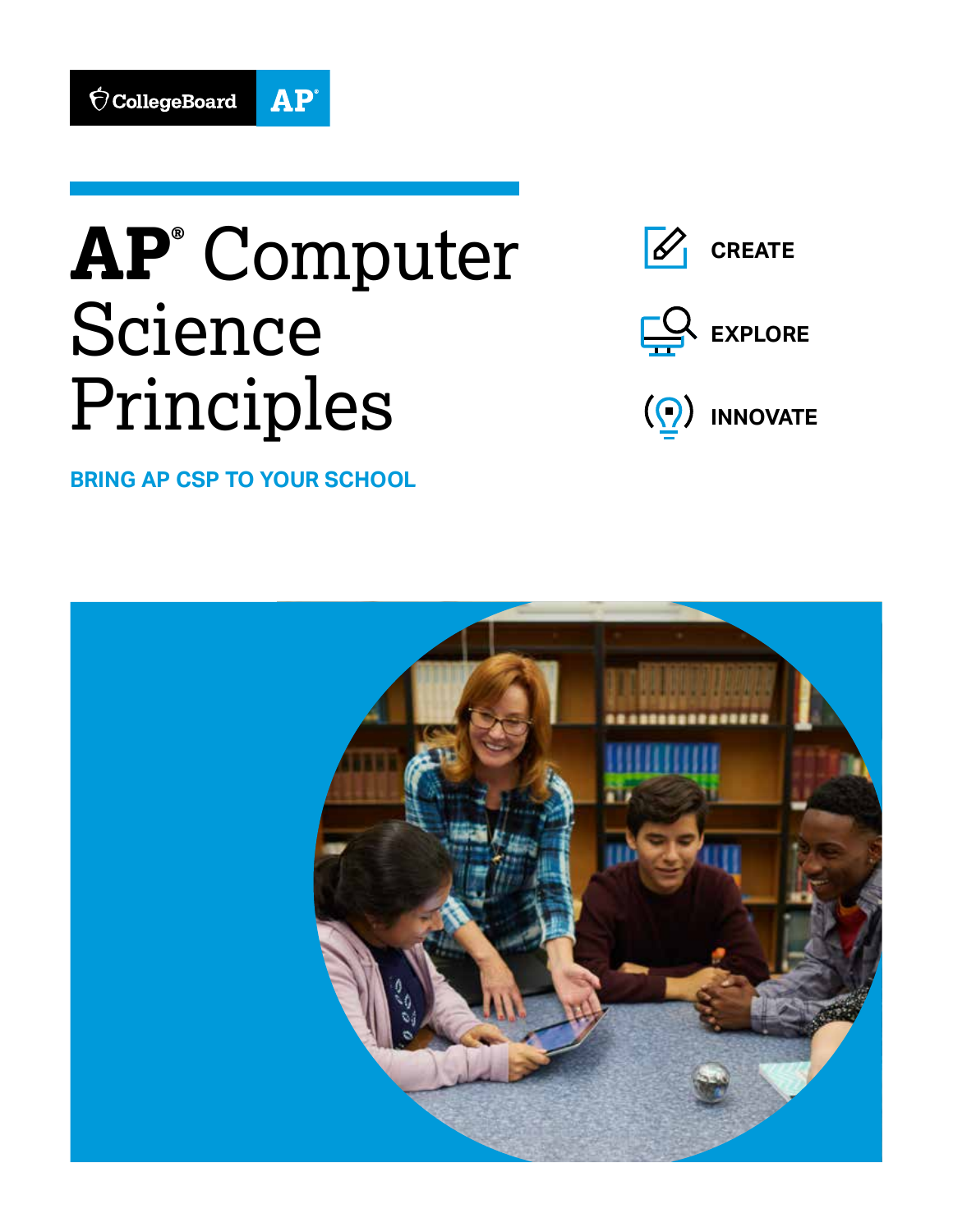**AP CSP and student-centered learning go hand-in-hand; no one is an expert in everything, and we're all learning together."** 

**—Douglas Kiang, AP Computer Science Principles Teacher** 



The Bureau of Labor Statistics estimates there will be

# **+9 million**

STEM jobs available within the next decade. Half will require a computer science degree, and all will require computer science skills.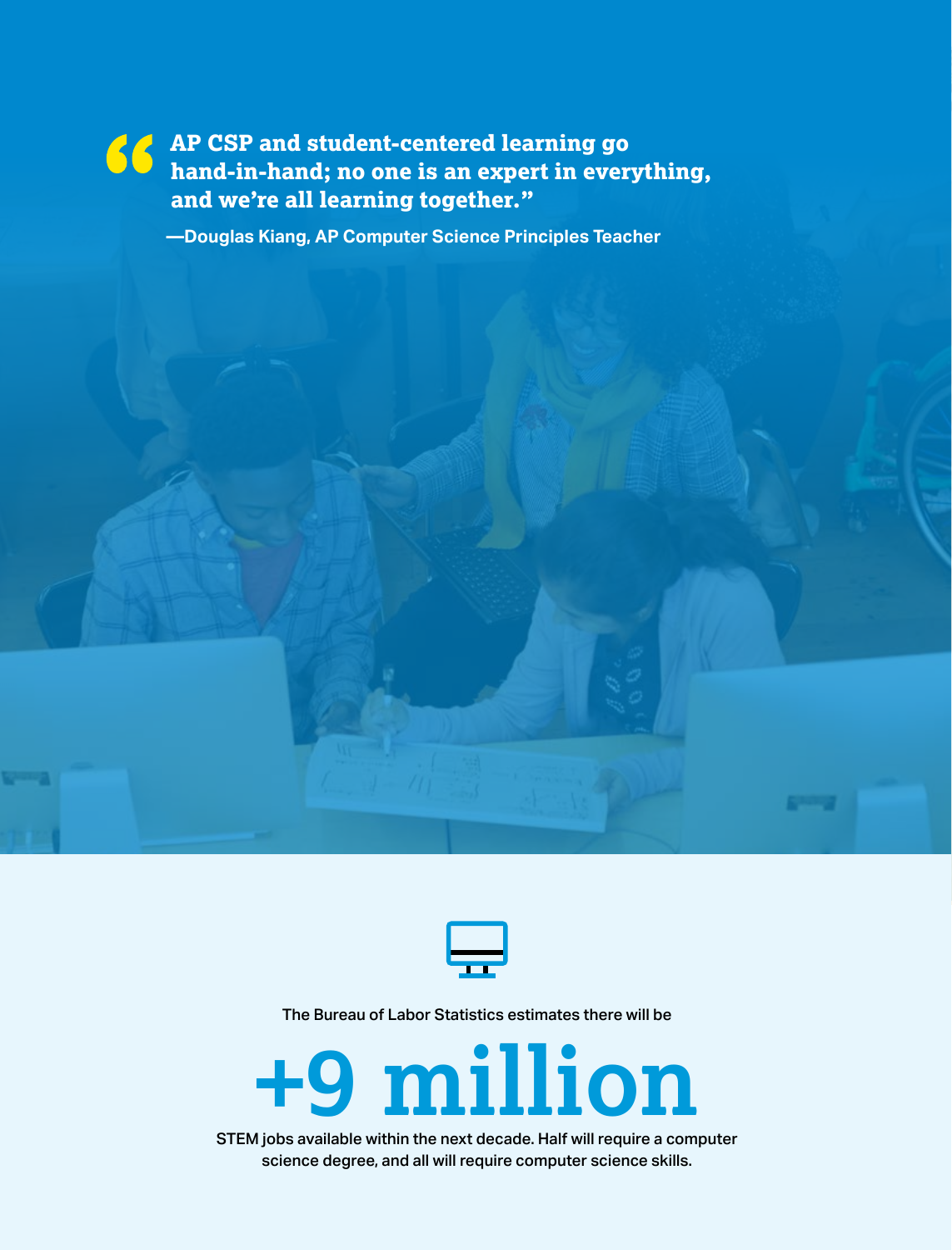# **750+**

colleges and universities have published their credit policies for satisfactory exam scores. New policies continue to be submitted.

### AP Computer Science Principles

AP® Computer Science Principles (CSP) introduces students to the foundational concepts of computer science and challenges them to explore how computing and technology impact the world. Students don't need previous computer science experience to take this course.

With a unique focus on creative problem solving and real-world applications, AP CSP prepares students for college and career.

#### **Computer Science: The New Literacy**

Whether for 3-D animation, engineering, music, app development, medicine, visual design, robotics, or political analysis, computer science experience is essential for today's students and the workforce they'll enter.

AP CSP was designed to attract and engage a greater diversity of students, including those traditionally underrepresented in computer science, such as women and minorities.

#### **Teaching the Course**

AP CSP is a natural addition for teachers of foundational computing courses and AP Computer Science A. Because of the broad, multidisciplinary nature of the course, teachers in other disciplines such as STEM, the arts, or social sciences can teach AP CSP. It gives them the opportunity to broaden their skills and knowledge in a rapidly expanding field.

#### **SUPPORTING TEACHERS**

Professional development opportunities offered by the College Board, like AP Summer Institutes, one-day workshops, and AP Mentoring, are available for teachers. In addition, the College Board endorses a number of outside organizations that offer AP CSP curricula. These providers also offer professional development to teachers who will use their curriculum.

Visit **[collegeboard.org/apcsp-pd](https://collegeboard.org/apcsp-pd)** for updates.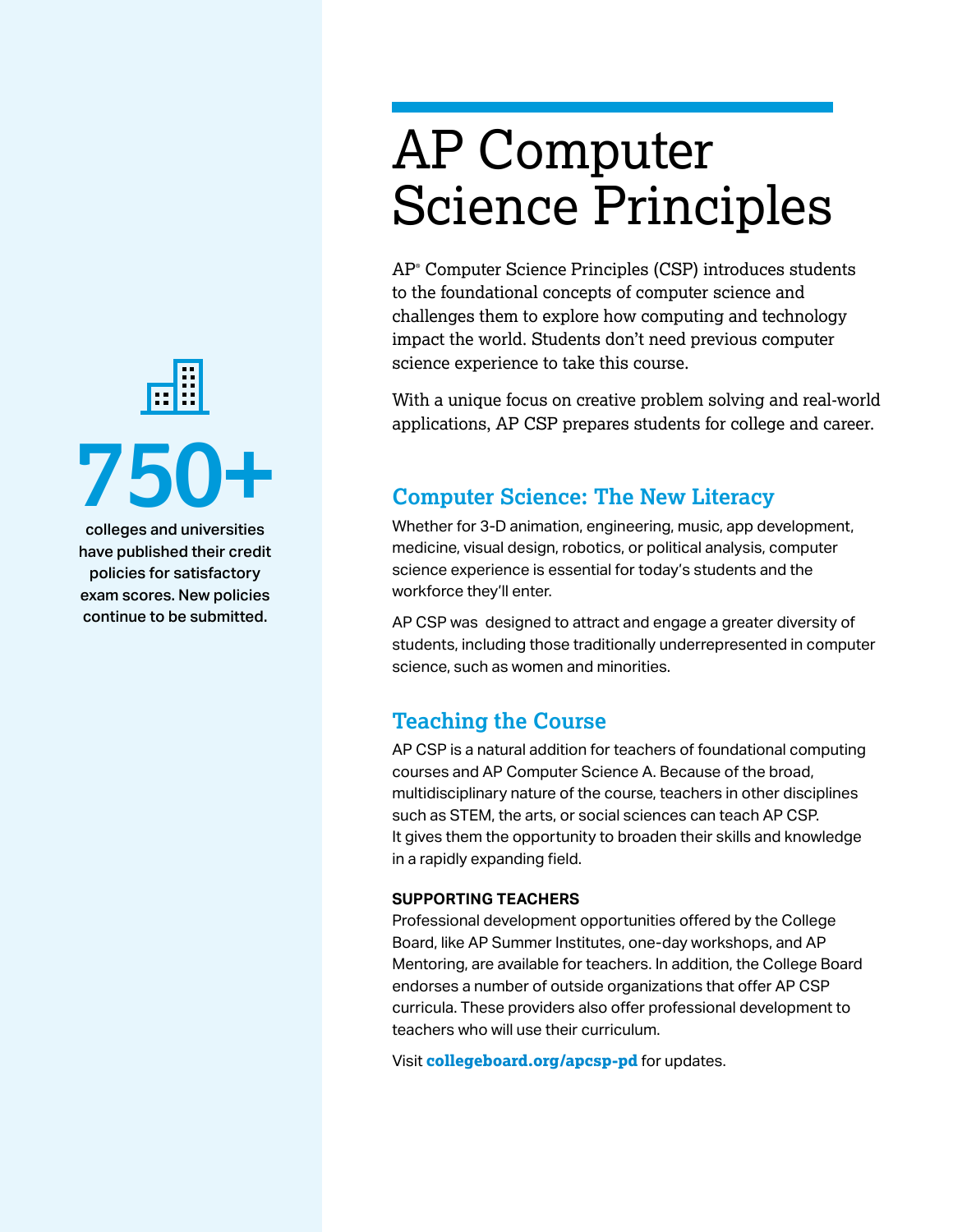

**I think the students liked the use of creativity. They liked the relevance and the ability to research things that excited them."** 

> —Barbara Froehlich, AP Computer Science Principles Teacher

#### **Rigorously Developed**

 Science Foundation. The College Board also worked with high schools AP CSP was created with significant support from the National and higher education computer science educators who piloted the program at their institutions.

This rigorous process yielded a course that reflects the latest scholarship in the field and gives students a relevant and engaging learning experience.

#### **Across Careers. Across Industries. Across the World.**

AP CSP can help students prepare for success not only in computing majors and careers but also in a broad range of other fields and interests. Along with the fundamentals of computing, they'll learn:

- § Creative problem solving
- How to apply computational processes to analyze large data sets
- Programming and global impacts of computing
- Internet structures and important cybersecurity issues

Students will also:

- Use computer science to address real-world issues that interest them
- Create programs or technology that have practical impact
- Gain skills relevant across other disciplines and industries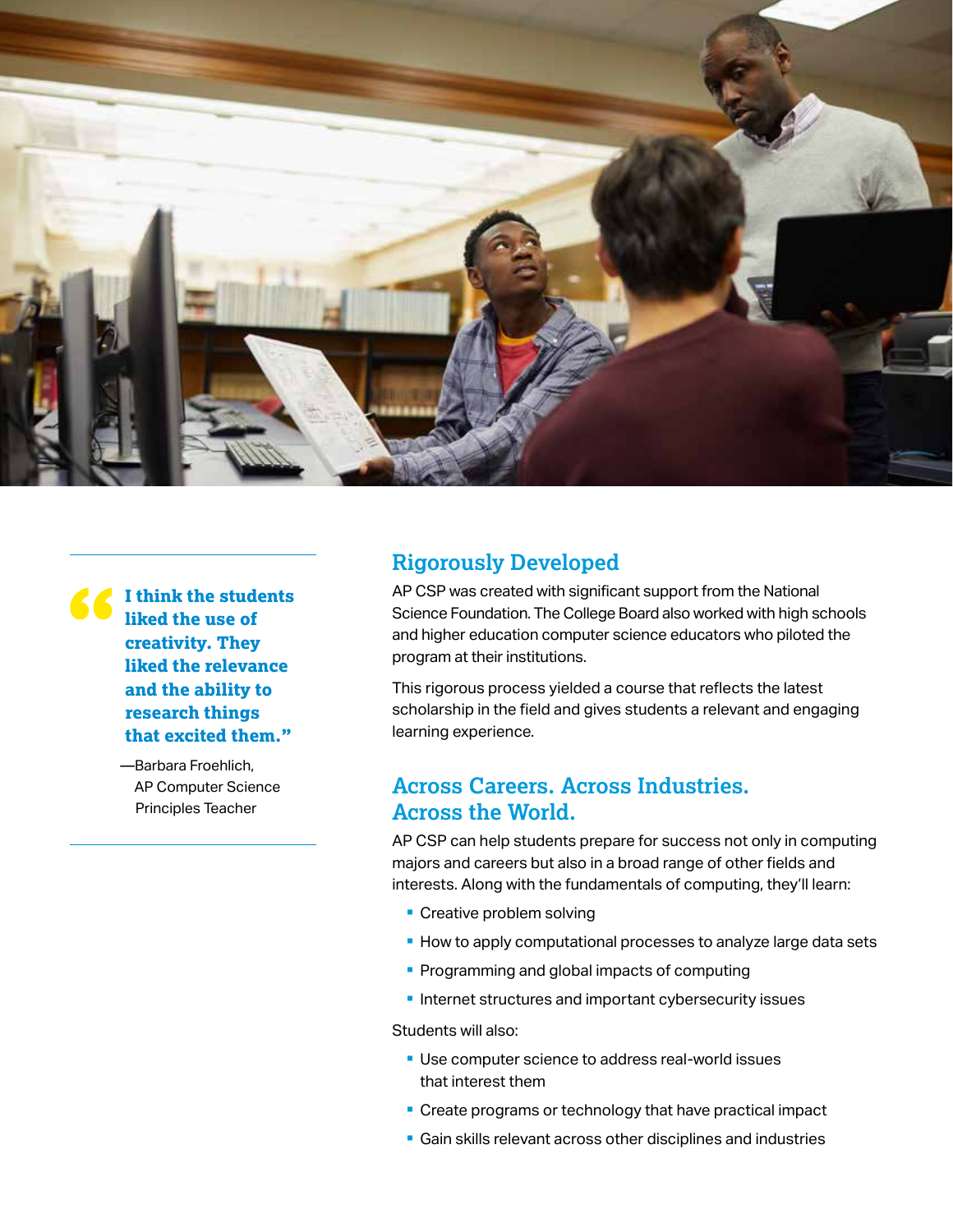#### **A Focus on Innovation and Computational Thinking**

The AP Computer Science Principles Conceptual Framework focuses on the innovative aspects of computing and the computational thinking that helps students make connections to their everyday lives.

AP CSP is designed to open a pathway for students to continue studies in college-level STEM and computing courses, but it also positions them for success in a wide variety of disciplines and industries.

#### **AP Computer Science A and AP Computer Science Principles**

AP Computer Science Principles complements the more programming-oriented AP Computer Science A course. Students can take the courses in any order.

#### **AP COMPUTER SCIENCE A**

- Curriculum is focused on object-oriented programming and problem solving.
- Java is the designated programming language.

#### **AP COMPUTER SCIENCE PRINCIPLES**

- Curriculum is built around fundamentals of computing, and students engage with the course content by developing computational artifacts and analyzing data, information, or knowledge represented for computational use.
- Teachers choose the programming language(s).

#### **Recruit Students**

As an educator, you play an influential role in your students' decisions to take AP courses. Use evidence-based strategies found on **[collegeboard.org/cspresources](https://collegeboard.org/cspresources)** to give all of your students, including females and students of color who are traditionally underrepresented in computer science, the opportunity to take AP CSP. Create policies that promote diversity in the course and don't create barriers that discourage underrepresented groups from participating.

Learn how to bring AP Computer Science Principles to your school or district.

Visit **[collegeboard.org/APCSP](https://collegeboard.org/APCSP)**.

#### **COMPUTATIONAL THINKING PRACTICES**

- **Abstraction in Program** Development
- § Algorithms and Program Development
- Code Analysis
- Computational Solution Design
- § Computing Innovations
- Responsible Computing

#### **BIG IDEAS OF AP COMPUTER SCIENCE PRINCIPLES**

- 1. Creative Development
- 2. Data
- 3. Algorithms and Programming
- 4. Computer Systems and Networks
- 5. Impact of Computing